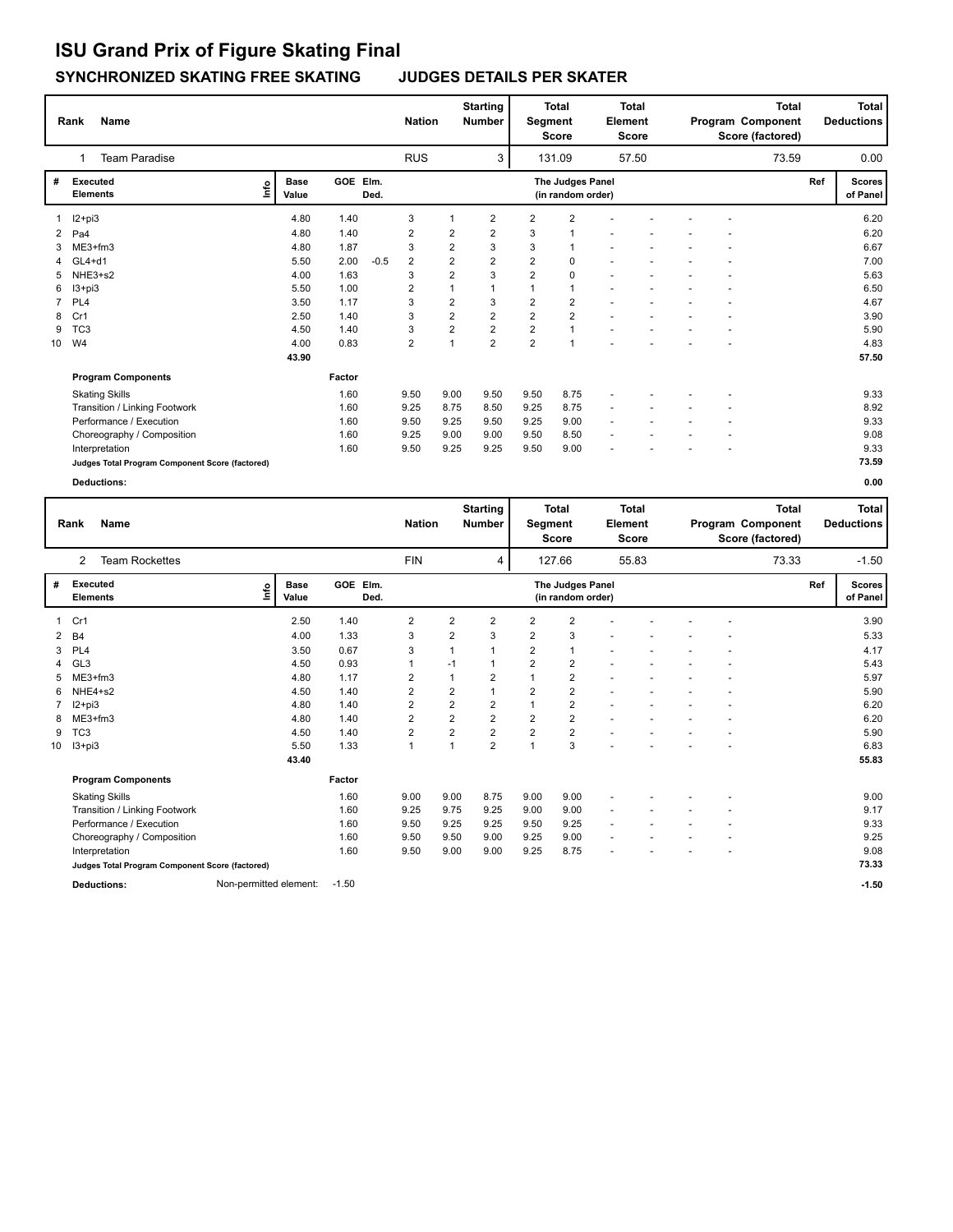## **SYNCHRONIZED SKATING FREE SKATING JUDGES DETAILS PER SKATER ISU Grand Prix of Figure Skating Final**

|    | <b>Name</b><br>Rank         |                                                 |    |                      |                  |                | <b>Starting</b><br><b>Nation</b><br><b>Number</b> |                |                | <b>Total</b><br>Segment<br><b>Score</b> |   | <b>Total</b><br><b>Element</b><br>Score |  | <b>Total</b><br>Program Component<br>Score (factored) |       |     | <b>Total</b><br><b>Deductions</b> |
|----|-----------------------------|-------------------------------------------------|----|----------------------|------------------|----------------|---------------------------------------------------|----------------|----------------|-----------------------------------------|---|-----------------------------------------|--|-------------------------------------------------------|-------|-----|-----------------------------------|
|    | 3                           | <b>Team Nexxice</b>                             |    |                      |                  | CAN            |                                                   | 5              |                | 120.34                                  |   | 49.47                                   |  |                                                       | 71.87 |     | $-1.00$                           |
| #  | Executed<br><b>Elements</b> |                                                 | ١m | <b>Base</b><br>Value | GOE Elm.<br>Ded. |                |                                                   |                |                | The Judges Panel<br>(in random order)   |   |                                         |  |                                                       |       | Ref | <b>Scores</b><br>of Panel         |
| 1  | I2+pi3                      |                                                 |    | 4.80                 | 0.70             | 1              |                                                   | 0              | 2              |                                         |   |                                         |  |                                                       |       |     | 5.50                              |
| 2  | NHE4+s2                     |                                                 |    | 4.50                 | 1.40             | $\overline{2}$ | 2                                                 | 2              | 3              | $\overline{2}$                          |   |                                         |  |                                                       |       |     | 5.90                              |
| 3  | GL3                         |                                                 |    | 4.50                 | 1.17             | 1              | $\overline{2}$                                    | $\mathbf{1}$   | $\overline{2}$ | $\overline{2}$                          |   |                                         |  |                                                       |       |     | 5.67                              |
| 4  | Cr1                         |                                                 |    | 2.50                 | 0.93             |                |                                                   | $\mathbf{1}$   | $\overline{2}$ | $\overline{2}$                          |   |                                         |  |                                                       |       |     | 3.43                              |
| 5  | Sp3                         |                                                 |    | 4.80                 | 0.70             |                |                                                   | 0              | $\overline{2}$ | $\mathbf{1}$                            |   |                                         |  |                                                       |       |     | 5.50                              |
| 6  | PL <sub>4</sub>             |                                                 |    | 3.50                 | 1.00             | $\overline{2}$ | 2                                                 | $\overline{2}$ | 3              | $\overline{2}$                          |   |                                         |  |                                                       |       |     | 4.50                              |
| 7  | <b>B4</b>                   |                                                 |    | 4.00                 | 1.33             | 3              | 2                                                 | $\overline{2}$ | 3              | 3                                       |   |                                         |  |                                                       |       |     | 5.33                              |
| 8  | $12+pi3$                    |                                                 |    | 4.80                 | 1.17             | $\overline{2}$ | $\mathbf{1}$                                      | $\mathbf{1}$   | $\overline{2}$ | $\overline{2}$                          |   |                                         |  |                                                       |       |     | 5.97                              |
| 9  | $ME2+fm3$                   |                                                 | F. | 4.00                 | 0.00             | $\mathbf 0$    |                                                   | 0              | $\mathbf 0$    | $\mathbf 0$                             |   |                                         |  |                                                       |       |     | 4.00                              |
| 10 | TC <sub>2</sub>             |                                                 |    | 3.00                 | 0.67             | $\overline{1}$ | $\overline{2}$                                    | $\overline{1}$ | 3              | $\mathbf{1}$                            |   |                                         |  |                                                       |       |     | 3.67                              |
|    |                             |                                                 |    | 40.40                |                  |                |                                                   |                |                |                                         |   |                                         |  |                                                       |       |     | 49.47                             |
|    |                             | <b>Program Components</b>                       |    |                      | Factor           |                |                                                   |                |                |                                         |   |                                         |  |                                                       |       |     |                                   |
|    | <b>Skating Skills</b>       |                                                 |    |                      | 1.60             | 9.25           | 9.50                                              | 9.00           | 9.00           | 9.50                                    |   |                                         |  |                                                       |       |     | 9.25                              |
|    |                             | Transition / Linking Footwork                   |    |                      | 1.60             | 8.25           | 9.00                                              | 8.25           | 9.00           | 9.50                                    |   |                                         |  |                                                       |       |     | 8.75                              |
|    |                             | Performance / Execution                         |    |                      | 1.60             | 8.75           | 9.25                                              | 8.50           | 9.00           | 9.00                                    | ٠ |                                         |  |                                                       |       |     | 8.92                              |
|    |                             | Choreography / Composition                      |    |                      | 1.60             | 8.75           | 9.00                                              | 9.00           | 9.25           | 9.25                                    | ٠ |                                         |  |                                                       |       |     | 9.08                              |
|    | Interpretation              |                                                 |    |                      | 1.60             | 8.50           | 8.75                                              | 8.75           | 9.25           | 9.25                                    |   |                                         |  |                                                       |       |     | 8.92                              |
|    |                             | Judges Total Program Component Score (factored) |    |                      |                  |                |                                                   |                |                |                                         |   |                                         |  |                                                       |       |     | 71.87                             |
|    | <b>Deductions:</b>          |                                                 |    | Falls:               | $-1.00$          |                |                                                   |                |                |                                         |   |                                         |  |                                                       |       |     | $-1.00$                           |

|    | Rank                        | <b>Name</b>                                     |                                                                                               |        |         | <b>Starting</b><br><b>Nation</b><br><b>Number</b> |                | <b>Total</b><br>Segment<br><b>Score</b> |                | <b>Total</b><br>Element<br><b>Score</b> |  |       | Program Component<br>Score (factored) | <b>Total</b><br><b>Deductions</b> |       |  |         |
|----|-----------------------------|-------------------------------------------------|-----------------------------------------------------------------------------------------------|--------|---------|---------------------------------------------------|----------------|-----------------------------------------|----------------|-----------------------------------------|--|-------|---------------------------------------|-----------------------------------|-------|--|---------|
|    | 4                           | Team Surprise                                   |                                                                                               |        |         | <b>SWE</b>                                        |                | 2                                       |                | 118.48                                  |  | 52.07 |                                       |                                   | 68.41 |  | $-2.00$ |
| #  | Executed<br><b>Elements</b> |                                                 | GOE Elm.<br>The Judges Panel<br><b>Base</b><br><b>L</b><br>Value<br>Ded.<br>(in random order) |        |         |                                                   | Ref            | <b>Scores</b><br>of Panel               |                |                                         |  |       |                                       |                                   |       |  |         |
| 1  | ME3+fm3                     |                                                 |                                                                                               | 4.80   | 1.40    | $\overline{2}$                                    | $\overline{2}$ | 2                                       | 3              | $\overline{2}$                          |  |       |                                       |                                   |       |  | 6.20    |
| 2  | I3+pi2                      |                                                 |                                                                                               | 4.80   | 0.70    | 1                                                 |                | 1                                       | $\overline{2}$ | $\mathbf 1$                             |  |       |                                       |                                   |       |  | 5.50    |
| 3  | GL4                         |                                                 |                                                                                               | 5.50   | 1.67    | 2                                                 | $\overline{2}$ | 1                                       | $\mathbf{1}$   | 2                                       |  |       |                                       |                                   |       |  | 7.17    |
| 4  | TC <sub>3</sub>             |                                                 |                                                                                               | 4.50   | 1.40    | 3                                                 | $\overline{2}$ | $\overline{2}$                          | $\mathbf{1}$   | $\overline{2}$                          |  |       |                                       |                                   |       |  | 5.90    |
| 5  | $12+pi2$                    |                                                 | F                                                                                             | 4.10   | $-0.17$ | 0                                                 | 0              | $-1$                                    | $-1$           | 0                                       |  |       |                                       |                                   |       |  | 3.93    |
| 6  | NHE4+s3                     |                                                 |                                                                                               | 5.00   | 0.67    |                                                   | $\overline{2}$ | 0                                       | $-1$           | $\mathbf{1}$                            |  |       |                                       |                                   |       |  | 5.67    |
|    | Pa4                         |                                                 | F                                                                                             | 4.80   | 0.23    |                                                   | 0              | $-1$                                    | 0              | $\mathbf{1}$                            |  |       |                                       |                                   |       |  | 5.03    |
| 8  | W <sub>4</sub>              |                                                 |                                                                                               | 4.00   | 0.83    | $\overline{2}$                                    | $\overline{2}$ | 1                                       | $\mathbf{1}$   | $\overline{2}$                          |  |       |                                       |                                   |       |  | 4.83    |
| 9  | PL <sub>4</sub>             |                                                 |                                                                                               | 3.50   | 0.67    | $\overline{2}$                                    | 1              | 1                                       |                | $\overline{2}$                          |  |       |                                       |                                   |       |  | 4.17    |
| 10 | Cr1                         |                                                 |                                                                                               | 2.50   | 1.17    | 3                                                 | $\overline{1}$ | $\Omega$                                | $\overline{2}$ | $\overline{2}$                          |  |       |                                       |                                   |       |  | 3.67    |
|    |                             |                                                 |                                                                                               | 43.50  |         |                                                   |                |                                         |                |                                         |  |       |                                       |                                   |       |  | 52.07   |
|    |                             | <b>Program Components</b>                       |                                                                                               |        | Factor  |                                                   |                |                                         |                |                                         |  |       |                                       |                                   |       |  |         |
|    |                             | <b>Skating Skills</b>                           |                                                                                               |        | 1.60    | 9.00                                              | 8.25           | 8.00                                    | 8.75           | 8.50                                    |  |       |                                       |                                   |       |  | 8.50    |
|    |                             | Transition / Linking Footwork                   |                                                                                               |        | 1.60    | 9.50                                              | 8.25           | 8.50                                    | 8.00           | 9.25                                    |  |       |                                       |                                   |       |  | 8.67    |
|    |                             | Performance / Execution                         |                                                                                               |        | 1.60    | 8.75                                              | 8.25           | 8.25                                    | 8.00           | 8.75                                    |  |       |                                       |                                   |       |  | 8.42    |
|    |                             | Choreography / Composition                      |                                                                                               |        | 1.60    | 9.25                                              | 8.25           | 8.50                                    | 8.50           | 9.25                                    |  |       |                                       |                                   |       |  | 8.75    |
|    |                             | Interpretation                                  |                                                                                               |        | 1.60    | 8.75                                              | 8.00           | 8.50                                    | 8.25           | 8.50                                    |  |       |                                       |                                   |       |  | 8.42    |
|    |                             | Judges Total Program Component Score (factored) |                                                                                               |        |         |                                                   |                |                                         |                |                                         |  |       |                                       |                                   |       |  | 68.41   |
|    |                             | <b>Deductions:</b>                              |                                                                                               | Falls: | $-2.00$ |                                                   |                |                                         |                |                                         |  |       |                                       |                                   |       |  | $-2.00$ |